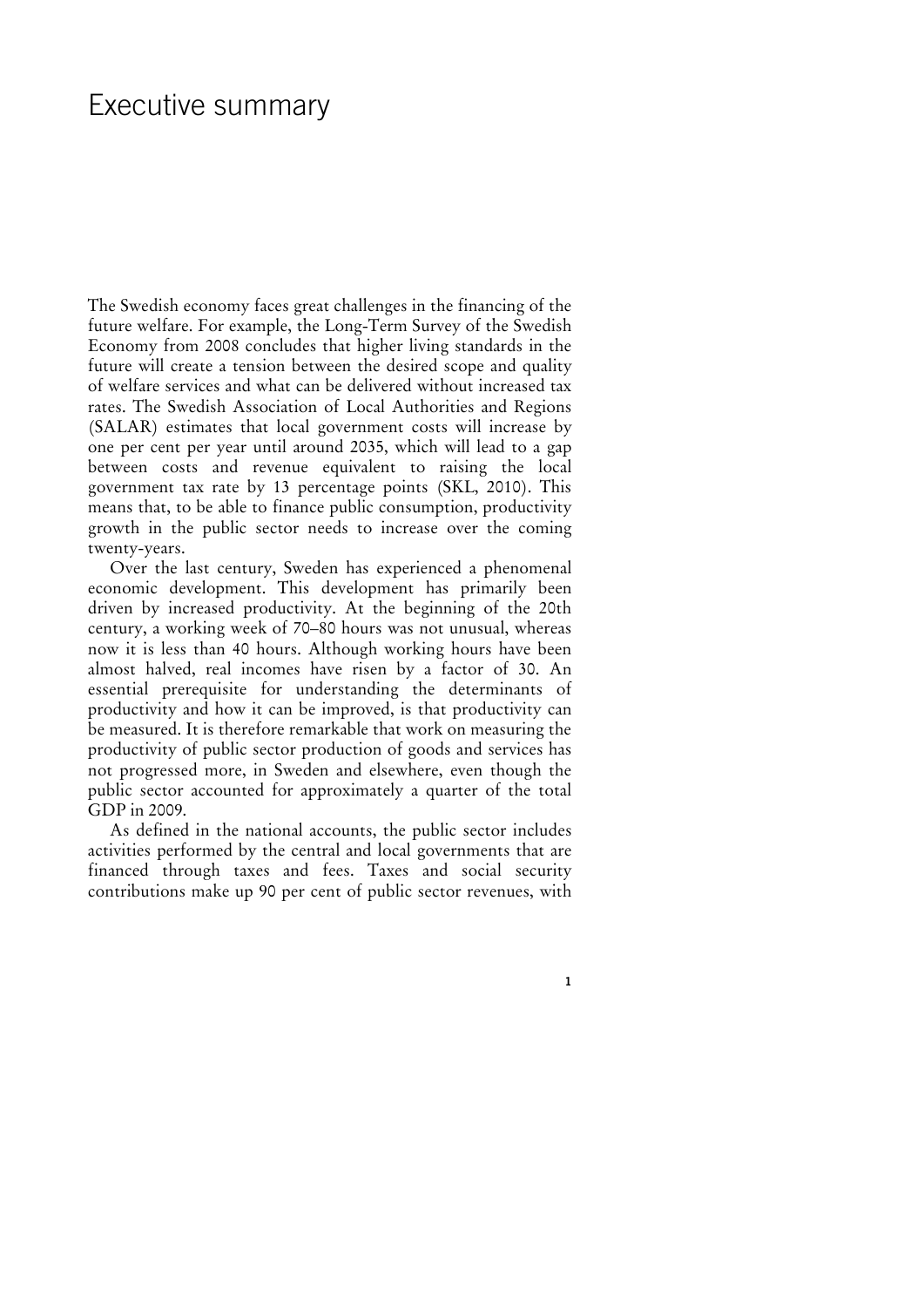incomes from interests and dividends from publicly owned companies accounting for much of the remainder.

In a market, consumers buy a good or a service only if their valuation of what they receive is at least as high as the price they pay. This is rarely the case with publicly produced goods and services, which makes it difficult to estimate their actual values to the citizens. In the national accounts, the value of public consumption is therefore assumed to be equal to its cost, i.e. the value of the production factors used. This means that production growth, by definition, is equal to zero. In accordance with an EU regulation, Statistics Sweden now (since November 2007) estimates production volumes for the public sector production of goods and services for individual consumption (Björling et al., 2008), which makes it possible, to some extent, to calculate a unit cost and hence productivity growth. However, these measures are rough and uncertain, and relatively little account is taken of the improvements in quality.

In many ways, it is surprising that the situation is not better. Ambitious development efforts started in the 1980s in the Swedish public administration, in the form of a project led by the Expert Group for Public Economics (ESO) with the participation of experts from the Swedish Agency for Public Management and Swedish researchers. The project resulted in a series of reports on productivity growth and various methodological issues. However, after the publication of the last ESO reports in the early 1990s, government ministries and agencies in general seem to have relaxed their efforts to develop measures and indicators. $\neg$  Nevertheless, an extensive reorientation of the governance of individual agencies was initiated, on the assumption that precisely these kinds of measures and indicators could be produced at the agency level. Management by objectives as applied to and within agencies required the development of monitorable objectives that could be defined in terms of quantities and time.

From the fiscal year 1992–93 and onwards, all agencies were required to submit annual reports including detailed information about all the agency's essential objectives and tasks. The initial response was slow, but in a follow-up of annual reports for 2001 in eleven areas, Murray (2002) concluded that "the reporting of performance, costs, quality and productivity has improved considerably" (p. 201), even if some agencies failed to report productivity or performance in a systematic and transparent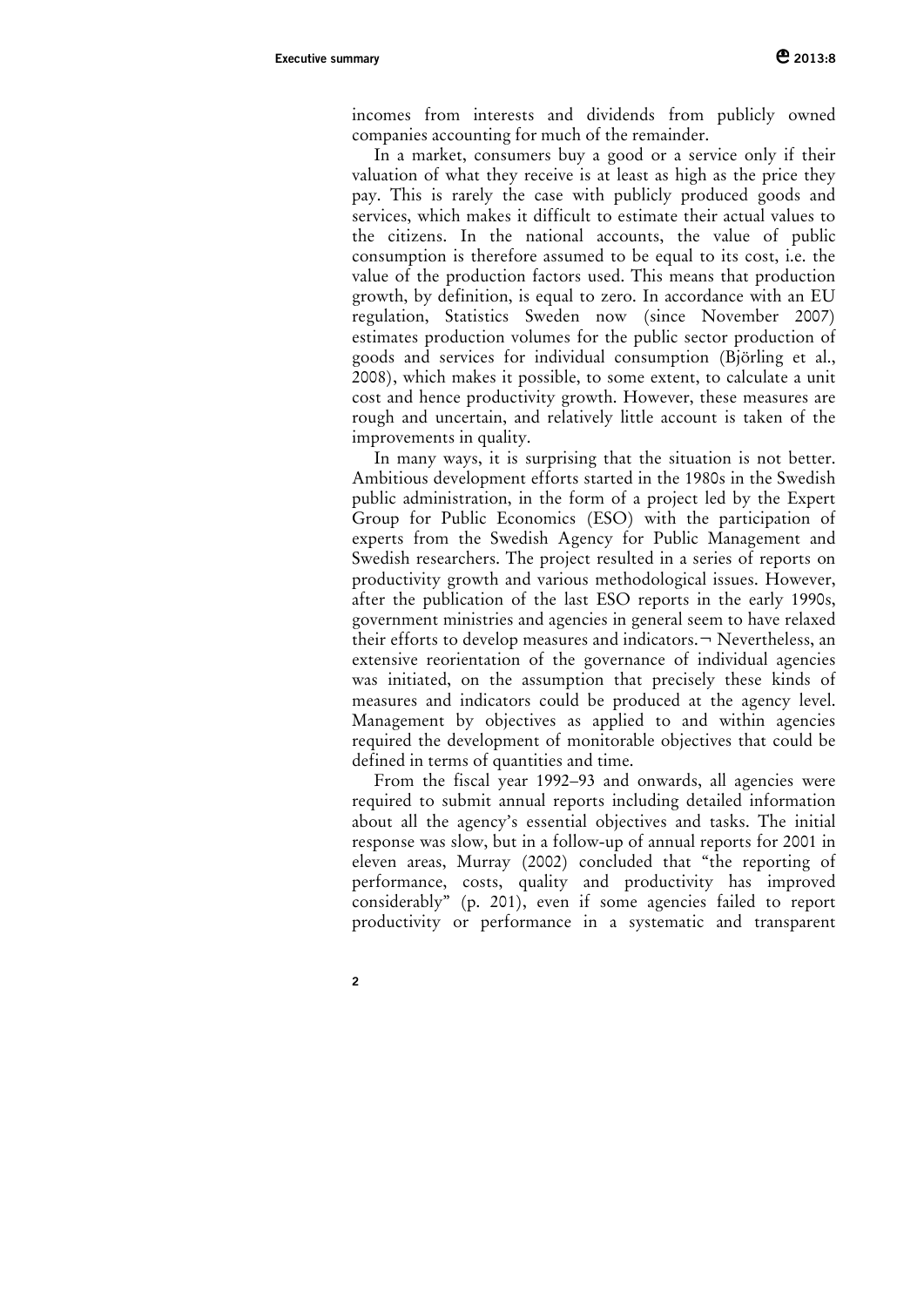manner. However, the Government Offices appear to have had limited interest in these reports and some agencies seem to have cut back on their level of ambition rather quickly.

Management by objectives was later introduced in municipalities as well. These had better hope than the government agencies of being able to evaluate their goal achievement as they could compare themselves with each another. This encouraged development efforts by SALAR, in particular to develop comparable measures for costs, production and quality. Considerable progress has been made, even if much remains to be done.

However, a large gap exists between the statistical progress made in various sectors and the available statistics on which to base a comprehensive view of and strategic considerations concerning public sector development. The Government recently found that there is a great need to improve the ability to monitor the work of government agencies, particularly with respect to the quality of the services they deliver and the public's perceptions of them. The Swedish Agency for Public Management was therefore given instructions to analyse the possibility of assembling a basis for coherent and systematic monitoring of productivity, quality and efficiency in the public sector. The agency concluded that there is great scope for improvement and that efforts should primarily focus on developing volume and quality indicators for the public sector in the national accounts (Statskontoret, 2011:13).

This conclusion is not entirely obvious. The very fact that work on developing national accounts for the public sector has not progressed further – more than twenty years after the major development drive by ESO and the Swedish Agency for Public Management – should perhaps give pause for thought.

Although the national accounts have been and are the backbone of economic statistics, the system of national accounts has considerable limitations and in certain cases may act as a straitjacket constricting the development of statistics. In 2008, French President Nicolas Sarkozy appointed the 'Stiglitz Commission', which brought together a large number of prominent economists under the leadership of Joseph Stiglitz, Amartya Sen and Jean-Paul Fitoussi to consider how to make progress in macroeconomic statistics. The Commission noted that the system of national accounts was constructed in another era and that it has difficulty describing the modern economy correctly. In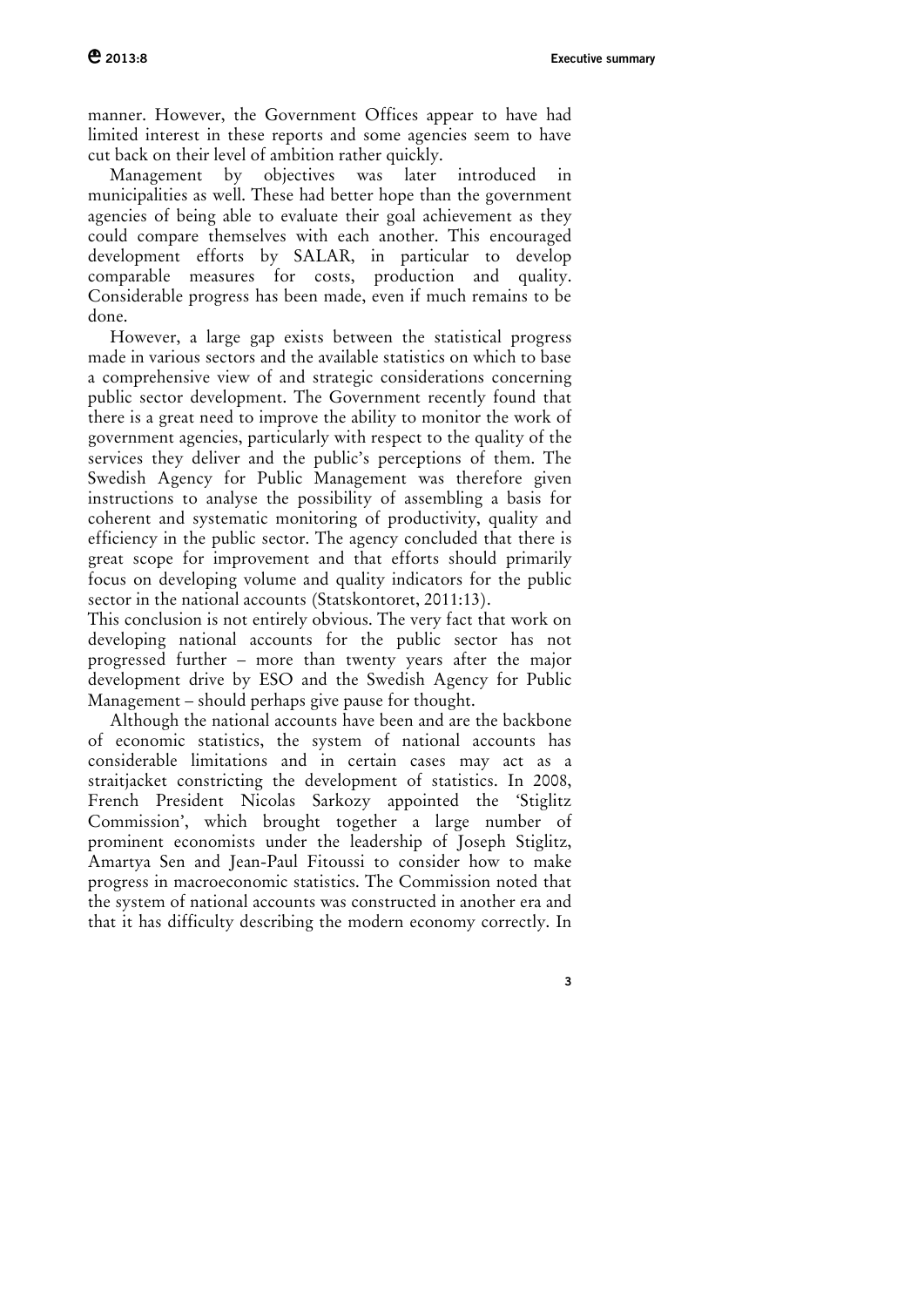particular, the shift of the economy towards services poses major challenges in that the focus moves from quantity to quality, which in general is much more difficult to measure. The shift towards services is a phenomenon affecting the entire economy, not just the services sector, and is particularly pronounced in Sweden (see Bergström, 2012; Lagerqvist, 2012; Lodefalk, 2010). This makes it generally difficult to distinguish between volumes and values and between real price changes and inflation. Measurement problems are particularly severe in public sector services – a sector whose significance has been transformed since the system of national accounts was launched after the Second World War.

The Stiglitz Commission also deemed it essential to develop volume and quality measures for public services in the national accounts. But the Commission did not expect that this would suffice.¬ They noted that "time has come to adapt our system of measurement of economic activity to better reflect the structural changes which have characterized the evolution of modern economies" (Stiglitz et al. 2009, p. 11). The Commission's main conclusion, therefore, was that macro statistics should be broadened, and focus not on just one measure – GDP – but on a set of different indicators. It also recommended a rebalancing of resource inputs. What is most important is not to measure the production volumes, but rather the benefit to the final consumers, i.e. the households. Data collection should therefore concentrate on areas such as income, consumption, quality of life, distribution and sustainability.

It is against this backdrop this anthology wishes to contribute to the discussion on ongoing efforts to develop macro indicators for public sector productivity, performance and effects. The anthology begins with an overview by Harald Edquist of the work conducted in Sweden and internationally on how national accounts can be developed to measure public sector productivity, especially in education and health care. The chapter contains a brief review of the Swedish studies conducted by ESO in the 1980s and 1990s. These studies were groundbreaking and have provided an important foundation for the systems that Eurostat uses to measure volume and productivity growth in the public sector. As regards other international development efforts, Edquist refers in particular to experiences and discussions in the United Kingdom, which is the country that has made most progress in introducing new methods for measuring productivity growth in the public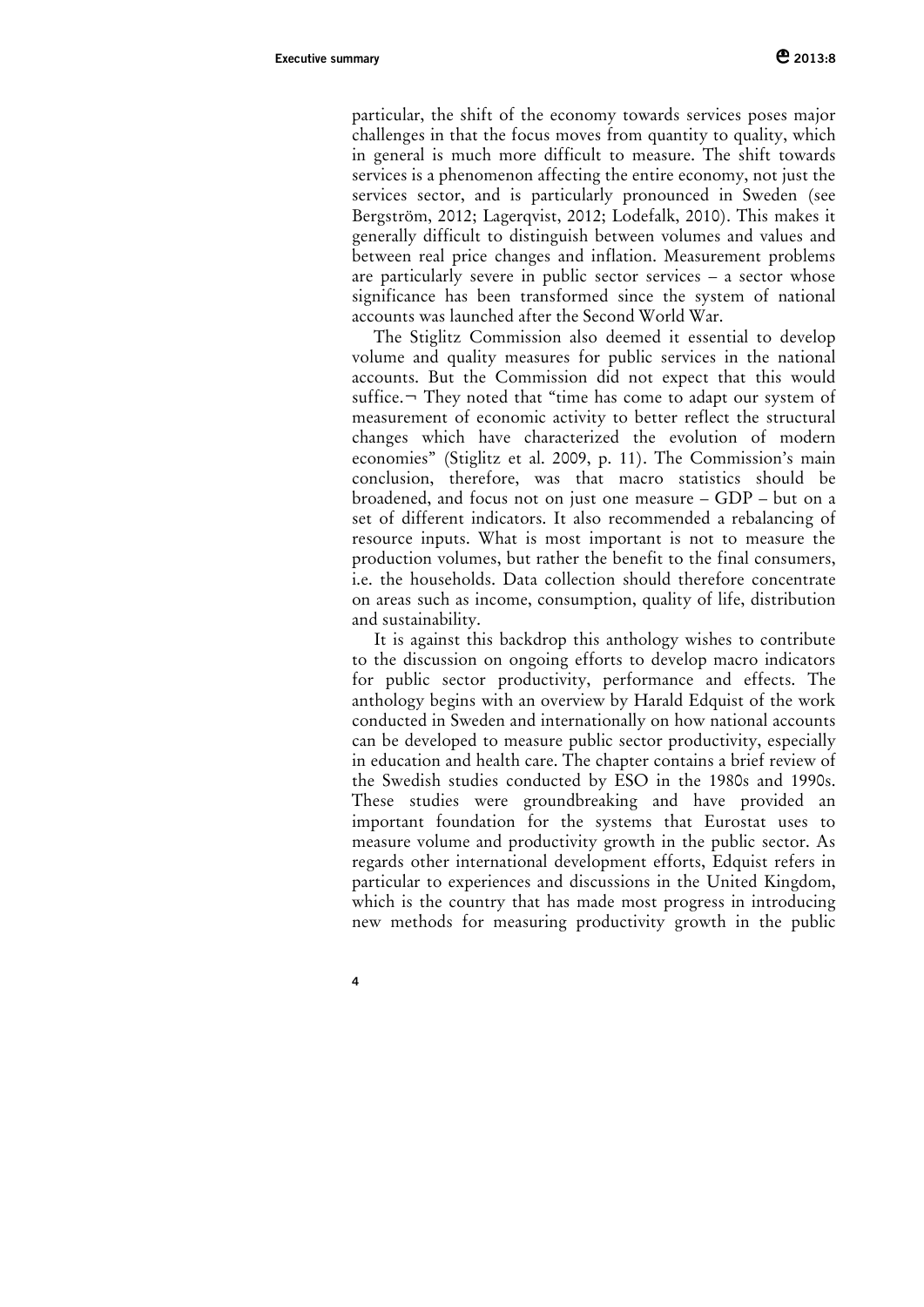sector. Edquist discusses the principles proposed, but also points to the great difficulties this work encounters, particularly in adjusting for quality development.

In Chapter 3 Magnus Arnek outlines an approach that is not tied to the system of national accounts. Instead, the goal here is to create macro indicators by using the micro indicators that happen to be available. These cost, performance and quality measures can be obtained from various sources. As previously mentioned, in recent years a considerable amount of such data has been generated especially in the local government sector. The measurements are generated to both manage the organisation's own activities and to manage and monitor services procured or paid for completely or in part by customer choice systems (for example, pupil allowance and dental care insurance). Macro indicators can be constructed using this data without the need to be fully consistent with the national accounts and may, therefore, be easier to customize to different needs. In addition to complementing the national accounts with new indicators, it is possible that the freer forms might stimulate the development of statistical methods that, in the long term, will lead to improved national accounts, for instance through the compilation of data that is available from agencies but is not used for statistical purposes. In the chapter, Arnek provides an overview of international experiences of producing such micro indicators using a variety of models. This chapter is an appetizer to a larger ESO study he is currently conducting that aims to develop macro indicators using Swedish micro data.

The next two chapters discuss techniques and data that can be used to follow the welfare and quality of life effects of publicly financed activities at the macro level. The earlier ESO studies showed how difficult it is to interpret productivity measures in health and medical care without taking into account that medical and health technology advances promoting increased survival and, hopefully, improved health (quality of life) can be cost-driving. In Chapter 4 Mikael Svensson and I discuss the possibility of using quality-adjusted life years as the basis for monitoring quality development at macro level in health and medical care. We note that such measurements have already been conducted at the regional level in Sweden and should, only with a limited development effort, be possible also at the national level.

Care of the elderly is another major welfare area. There is also a well-recognised need here for gaining an understanding at national